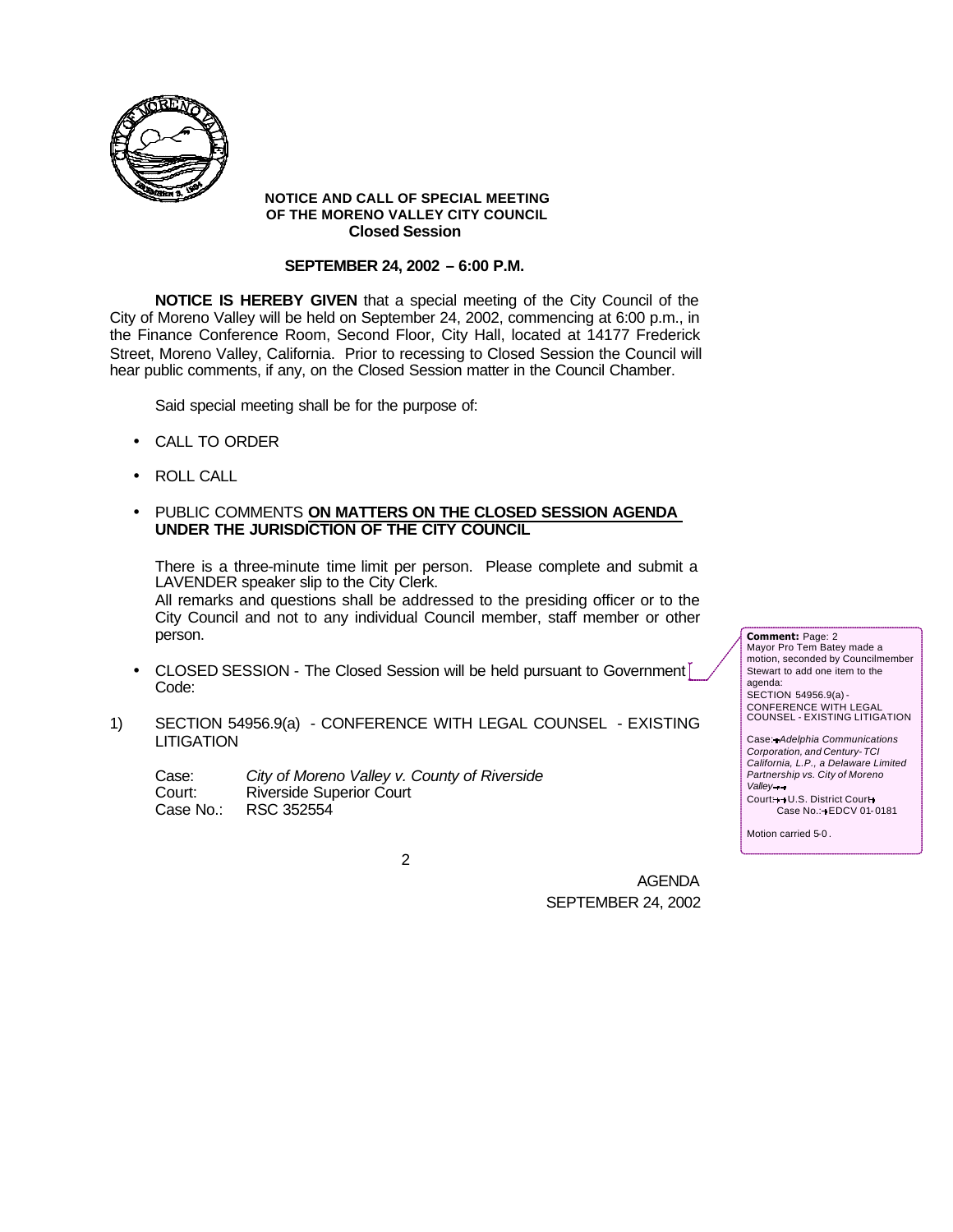# 2) CONFERENCE WITH LEGAL COUNSEL - ANTICIPATED LITIGATION

- a) SECTION 54956.9(b)(1) Significant exposure to litigation Number of Cases: -2-
- b) SECTION 54956.9(c) Initiation of litigation Number of Cases: -2-

Dated: September 19, 2002

\_\_\_\_\_\_\_\_\_\_\_\_\_\_\_\_\_\_\_\_\_\_\_\_\_\_\_\_\_\_\_\_\_ Alice Reed, City Clerk

3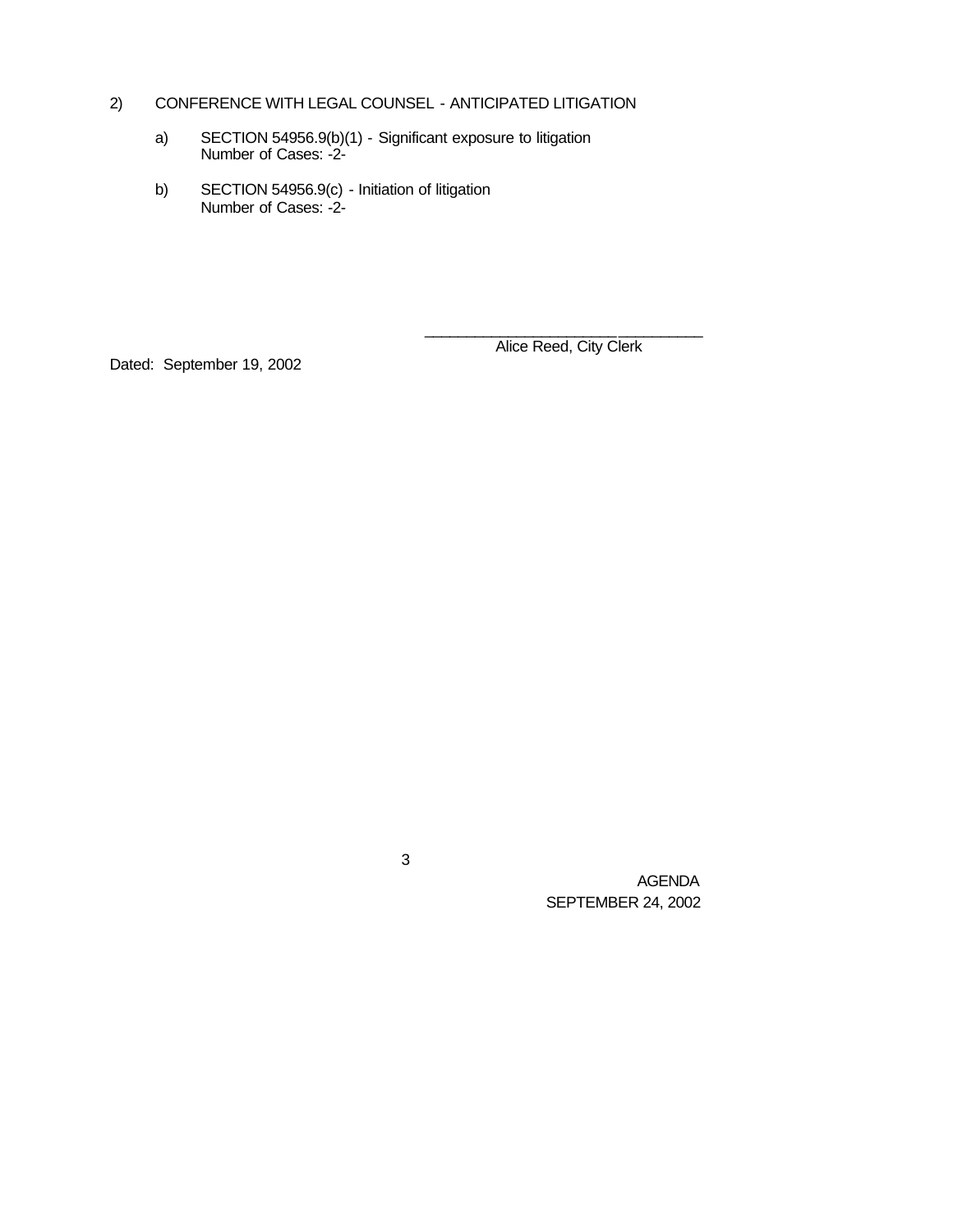#### **AGENDA JOINT MEETING OF THE CITY COUNCIL OF THE CITY OF MORENO VALLEY MORENO VALLEY COMMUNITY SERVICES DISTRICT COMMUNITY REDEVELOPMENT AGENCY OF THE CITY OF MORENO VALLEY**

#### **REGULAR MEETING – 6:30 P.M. SEPTEMBER 24, 2002**

**CALL TO ORDER** (Joint Meeting of the City Council of the City of Moreno Valley, Moreno Valley Community Services District, and the Community Redevelopment Agency of the City of Moreno Valley - actions taken at the Joint Meeting are those of the Agency indicated on each Agenda item)

### **PLEDGE OF ALLEGIANCE**

**INVOCATION** – Pastor Bill Martin, Jr., Palm Canyon Community Church

### **ROLL CALL**

### **INTRODUCTIONS**

PUBLIC COMMENTS **ON MATTERS ON THE AGENDA** WILL BE TAKEN UP AS THE ITEM IS CALLED FOR BUSINESS, BETWEEN STAFF'S REPORT AND CITY COUNCIL DELIBERATION (SPEAKER SLIPS MAY BE TURNED IN UNTIL THE ITEM IS CALLED FOR BUSINESS.) Those wishing to speak should submit a BLUE speaker slip to the Bailiff. There is a three-minute limit per person.

All remarks and questions shall be addressed to the presiding officer or to the City Council and not to any individual Council member, staff member or other person.

PUBLIC COMMENTS **ON MATTERS NOT ON THE AGENDA** UNDER THE JURISDICTION OF THE CITY COUNCIL WILL BE HEARD PRIOR TO CITY COUNCIL REPORTS AND CLOSING COMMENTS. IN THE EVENT THAT THE AGENDA ITEM FOR SUCH PUBLIC COMMENTS HAS NOT BEEN CALLED BY 10:00 P.M., IT SHALL BE CALLED AS THE NEXT ITEM OF BUSINESS FOLLOWING THE CONCLUSION OF ANY ITEM BEING HEARD AT 10:00 P.M. Those wishing to speak should submit a PINK speaker slip to the Bailiff. There is a three-minute limit per person.

All remarks and questions shall be addressed to the presiding officer or to the City Council and not to any individual Council member, staff member or other person.

4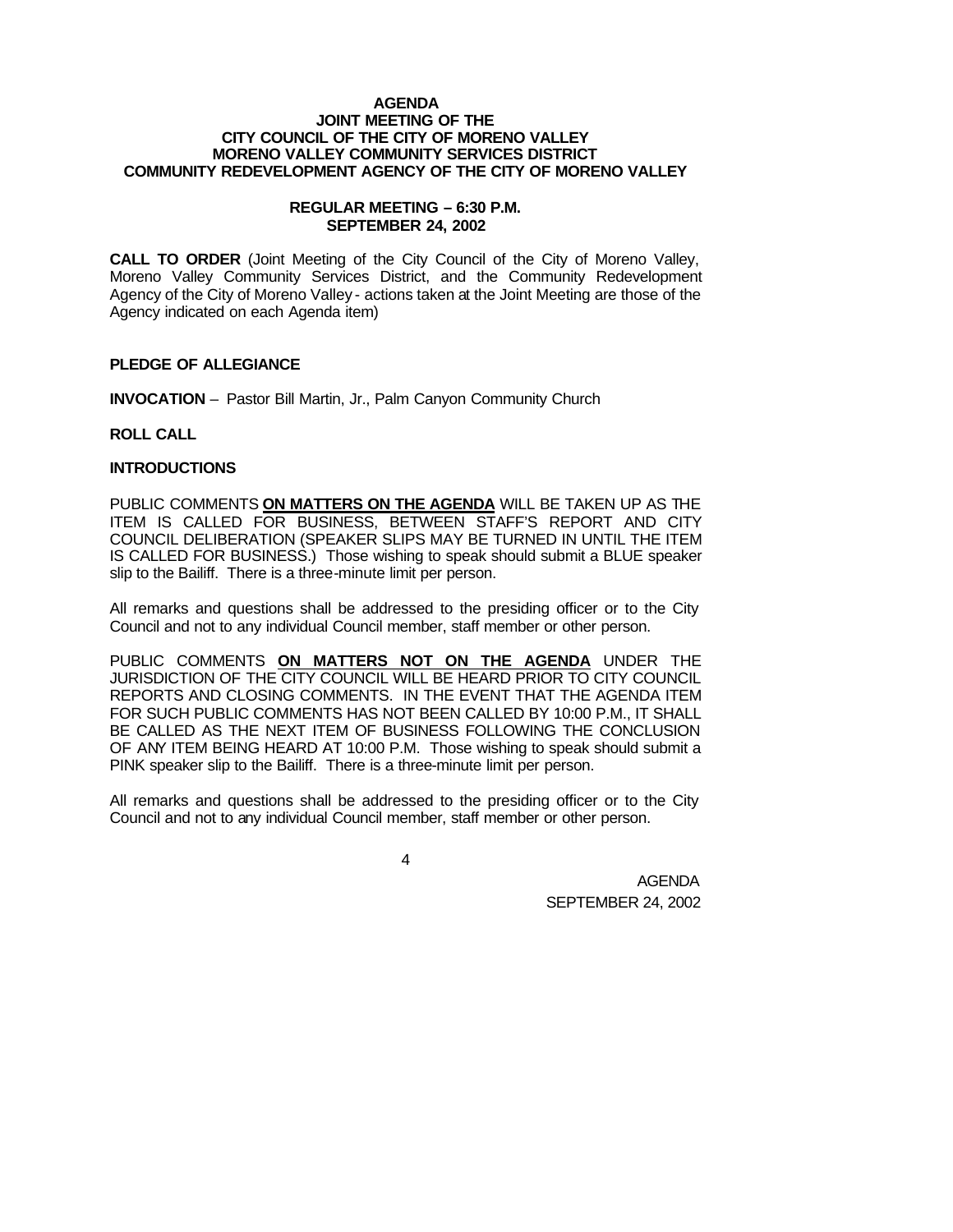### JOINT CONSENT CALENDARS (SECTIONS A-C) OF THE CITY COUNCIL OF THE **CITY OF MORENO VALLEY, MORENO VALLEY COMMUNITY SERVICES DISTRICT, AND COMMUNITY REDEVELOPMENT AGENCY OF THE CITY OF MORENO VALLEY**

All items listed under the Consent Calendars, Sections A, B, and C, are considered to be routine and non-controversial, and may be enacted by one motion unless a member of the Council, Community Services District, or Redevelopment Agency requests that an item be removed for separate action. The motion to adopt the Consent Calendars is deemed to be a separate motion by each Agency and shall be so recorded by the City Clerk. Items withdrawn for report/discussion will be heard after public hearing items.

# **A. CONSENT CALENDAR** - **CITY COUNCIL**

- A1. ORDINANCES FIRST READING BY TITLE ONLY Recommendation: Waive reading of all Ordinance Introductions and read by title only.
- A2. NOTICE OF COMPLETION AND ACCEPTANCE OF MYERS AVENUE IMPROVEMENTS FROM HEACOCK STREET TO PERRIS BOULEVARD; AND MISCELLANEOUS STREET IMPROVEMENTS WITHIN TRACT 22139, TRACT 24478, AND PLOT PLAN 1338, PROJECT NO. 98-92774-2 (Report of: Director of Public Works/City Engineer)

Recommendation: Ratify Contract Change Order Nos. 1 and 2; accept the work as completed for the Myers Avenue improvements from Heacock Street to Perris Boulevard, and miscellaneous street improvements within Tracts 22139 and 24478, Plot Plan 1338, and the Eastern Municipal Water District (EMWD) waterline relocation constructed by Vance Corporation, Rialto, California; direct the City Clerk to record the Notice of Completion within ten (10) days at the office of the County Recorder of Riverside County, as required by Section 3093 of the California Civil Code; authorize the Director of Finance to release the retention to Vance Corporation, thirty-five (35) calendar days after the date of recordation of the Notice of Completion if no claims are filed against the project; and accept the improvements into the City's maintained road system.

A3. WARRANT REPORT – AUGUST, 2002 (Report of: Director of Finance/City Treasurer) Recommendation: Adopt Resolution No. 2002-62, approving the Warrant Report, dated August, 2002 in the total amount of \$8,603,035.24.

5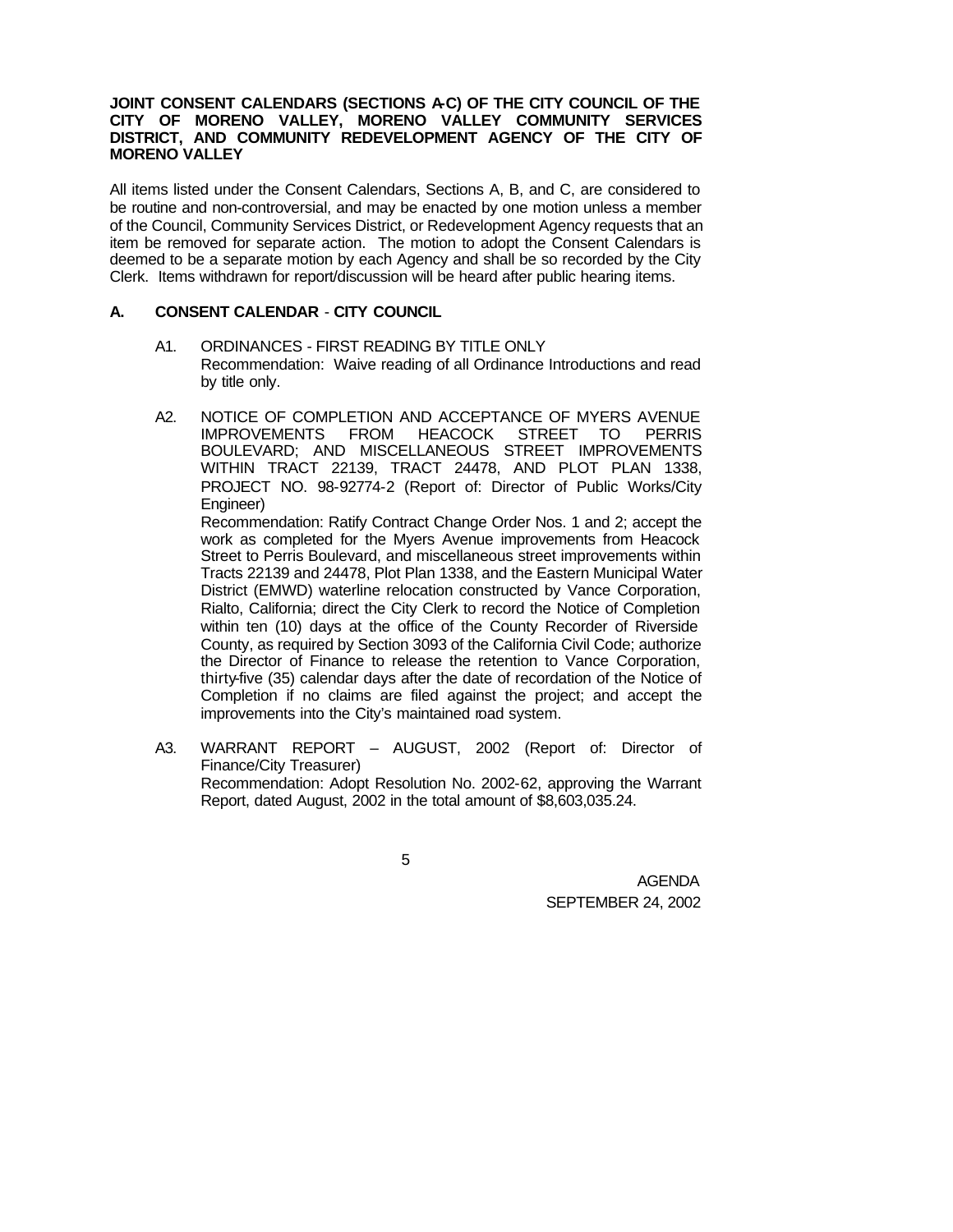A Resolution of the City Council of the City of Moreno Valley, California, Approving the Warrant Report dated August 31, 2002

- A4. RESOLUTION READOPTING A CONFLICT OF INTEREST CODE (Report of: City Clerk) Recommendation: That the City Council:
	- 1. Adopt Resolution No. 2002-63, readopting a Conflict of Interest Code to amend the list of designated employees having filing requirements, and repealing all prior enactments on the same subject;

#### Resolution No. 2002-63

A Resolution of the City Council of the City of Moreno Valley, California, Readopting a Conflict of Interest Code by Reference to the Fair Political Practices Commission's Standard Model Conflict of Interest Code, and Repealing all Prior Enactments on the Same Subject

- 2. Acting in its capacity as Members of the Community Redevelopment Agency ("Agency") of the City of Moreno Valley, find that no change in the Conflict of Interest Code for the Agency is needed;
- 3. Acting in its capacity as Board of Directors of the Moreno Valley Community Services District ("District"), find that no change in the Conflict of Interest Code for the District is needed.
- A5. ACCEPTANCE OF OFFICE OF TRAFFIC SAFETY GRANT (Report of: Interim Fire Chief) Recommendation: Authorize the acceptance of an Office of Traffic Safety Grant Award for \$41,000
- A6. MINUTES REGULAR MEETING OF SEPTEMBER 10, 2002 (Report of: City Clerk) Recommendation: Approve as submitted.

6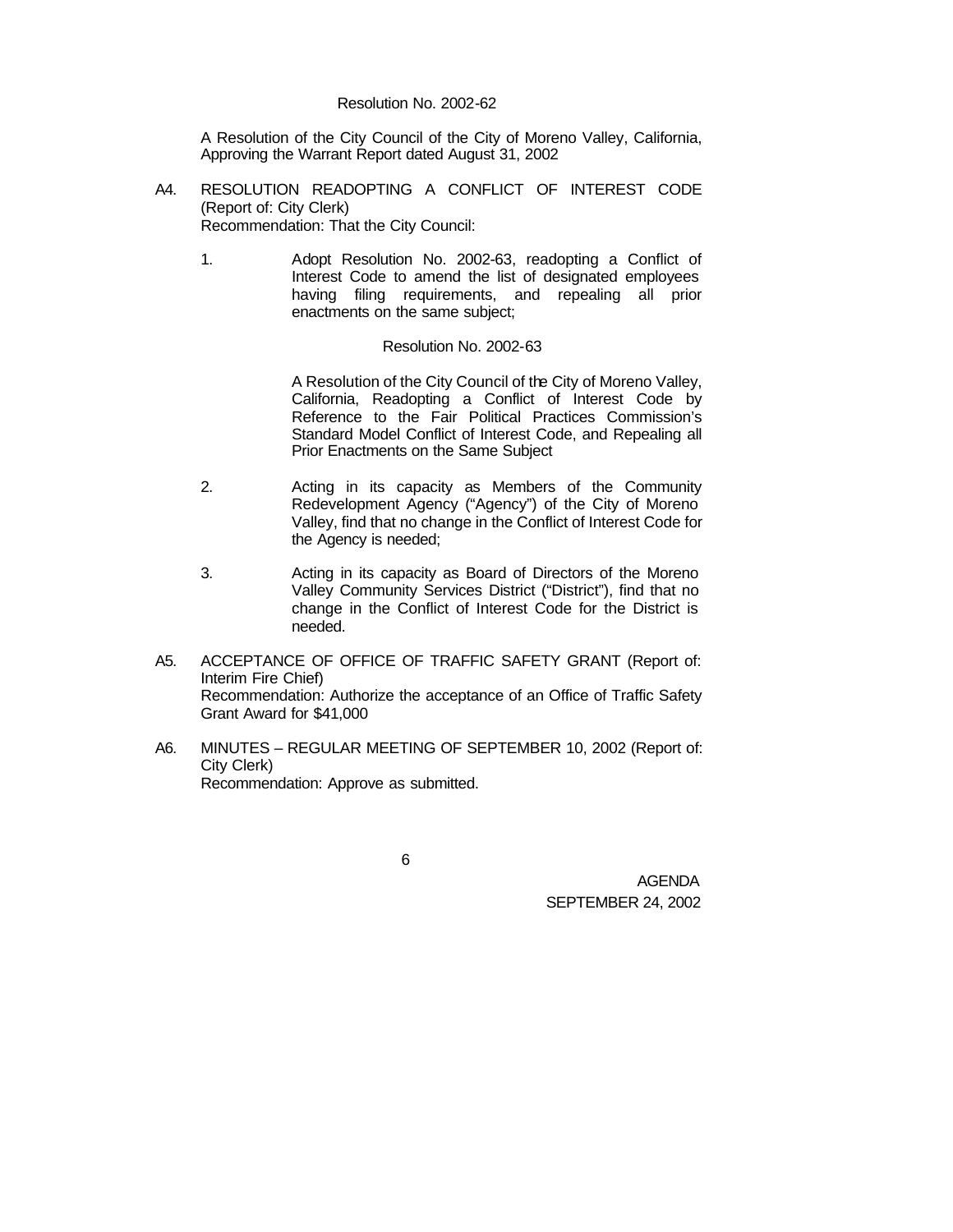# **B. CONSENT CALENDAR** - **COMMUNITY SERVICES DISTRICT**

- B1. ORDINANCES FIRST READING BY TITLE ONLY Recommendation: Waive reading of all Ordinance Introductions and read by title only.
- B2. MINUTES REGULAR MEETING OF SEPTEMBER 10, 2002 (Report of: City Clerk) Recommendation: Approve as submitted.
- B3. NAMING OF PA 46 PARK SITE (Report of: Director of Parks and Recreation) Recommendation: Adopt the name as approved and submitted by the Parks and Recreation Advisory Committee for the park currently referred to as "PA 46" be named "Vista Lomas Park".

# **C. CONSENT CALENDAR** - **COMMUNITY REDEVELOPMENT AGENCY**

- C1. ORDINANCES FIRST READING BY TITLE ONLY Recommendation: Waive reading of all Ordinance Introductions and read by title only.
- C2. MINUTES REGULAR MEETING OF SEPTEMBER 10, 2002 (Report of: City Clerk) Recommendation: Approve as submitted.

# **D. PUBLIC HEARINGS**

Questions or comments from the public on a Public Hearing matter are limited to five minutes per individual and must pertain to the subject under consideration. Those wishing to speak should complete and submit a GOLDENROD speaker slip to the Bailiff.

D1. PUBLIC HEARING REGARDING MAIL BALLOT PROCEEDING FOR COMMUNITY SERVICES DISTRICT ZONE D (PARKWAY LANDSCAPE MAINTENANCE) AT THE REDUCED STREET TREE SERVICE LEVEL FOR TRACT 19957 (Report of: Director of Public Works/City Engineer) Recommendation: That the City Council acting in their capacity as the Board of Directors of the Moreno Valley Community Services District (CSD):

7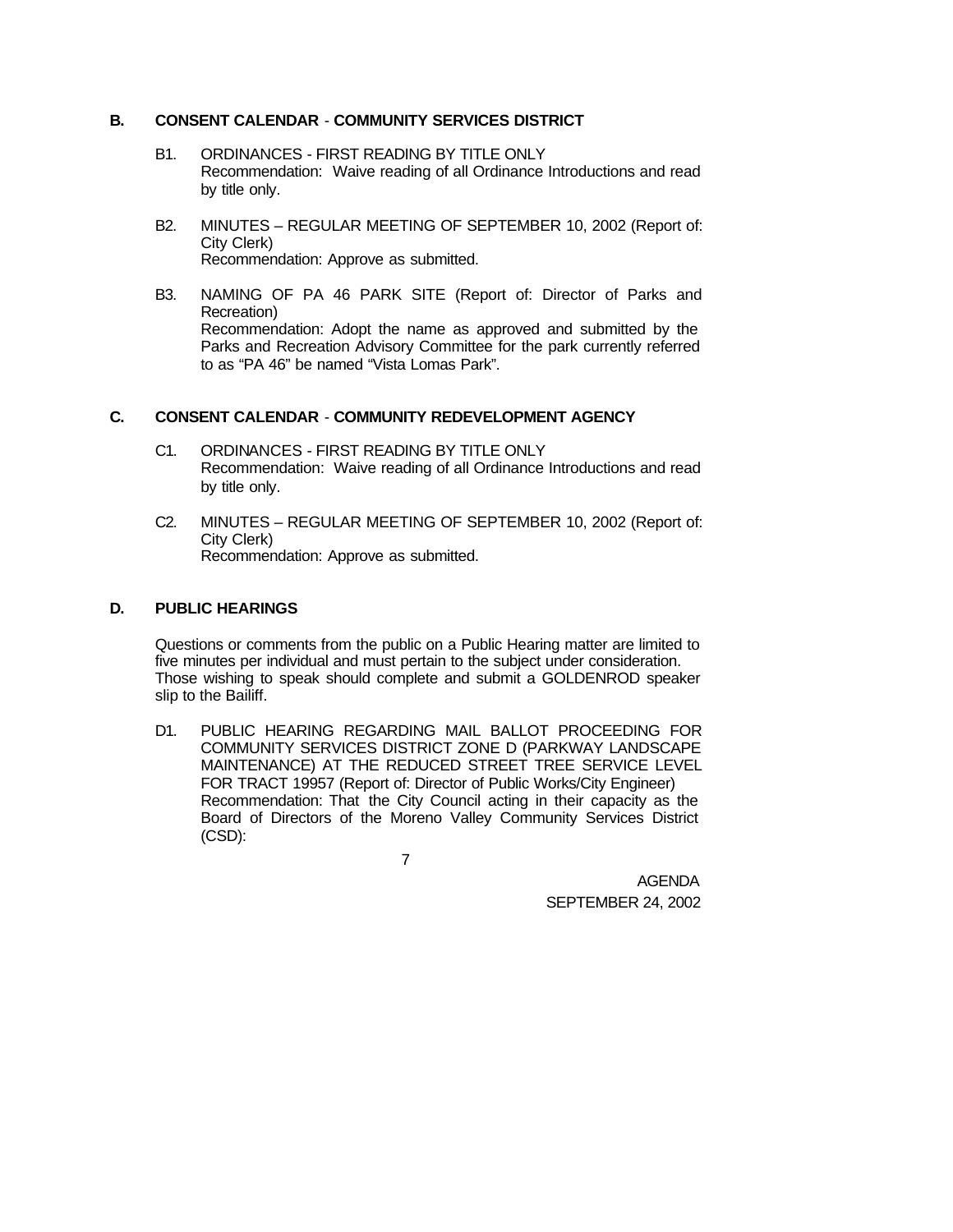- 1) Tabulate the mail ballots for Tract 19957 regarding the reactivation of Zone D (Parkway Landscape Maintenance) at the Reduced Street Tree Service Level, one-time charges and the annual service change;
- 2) Verify and accept the results of the mail ballot proceeding as identified on the Official Tally Sheet and Assessor Parcel Number (APN) listing;
- 3) Receive and file with the City Clerk's Office the accepted Official Tally Sheet and (APN) listing; and
- 4) Authorize and impose the applicable CSD Zone D annual service charge.
- D2. RESOLUTION NO. 2002-64 RELATING TO THE DENIAL OF THE TRANSFER OF CONTROL OF THE FRANCHISE AGREEMENT GRANTED TO AN ENTITY IN WHICH AT&T CORPORATION HOLDS A "CONTROLLING" INTEREST TO AT&T COMCAST CORPORATION (Report of: Assistant City Manager) Recommendation: That the City Council approve Resolution No. 2002-64, relating to the denial of the transfer of control of the franchise agreement granted to an entity in which AT&T Corporation holds a "controlling" interest to AT&T Comcast Corporation.

#### Resolution No. 2002-64

A Resolution of the City Council of the City of Moreno Valley, California, Relating to the Denial of the City of Moreno Valley, California to the Transfer of Control of the Franchise Agreement Granted to an Entity in Which AT&T Corp. Holds a "Controlling" interest to AT&T Comcast **Corporation** 

D3. DAVIS ROAD STREET VACATION (PUBLIC HEARING DATE OF SEPTEMBER 24, 2002 SET BY RESOLUTION NO. 2002-53 AT THE JULY 9, 2002 CITY COUNCIL MEETING) (Report of Director of Public Works/City Engineer)

Recommendation: That the City Council:

1. Continue the public hearing for the vacation of the portion of Davis Road located within the City from the northerly boundary of the San Jacinto Wildlife Preserve southerly to the City Limits to November 26, 2002 at 6:30 pm, in the City Council Chambers at City Hall, and

|         | ۰<br>٠ |         |  |
|---------|--------|---------|--|
| ۰.<br>٠ | ٠<br>× |         |  |
| ×<br>×  | ۰.     | i<br>۰. |  |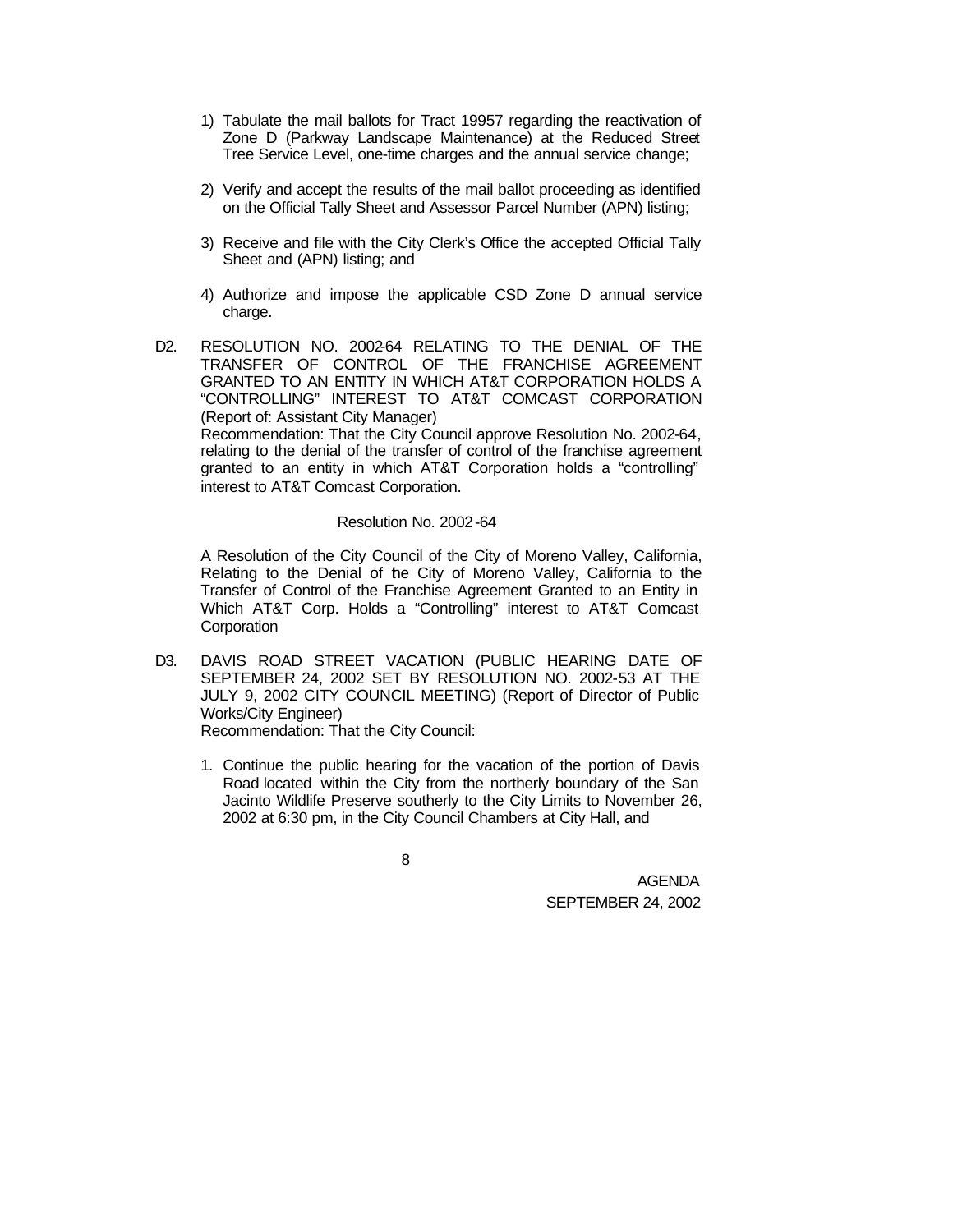2. Direct the City Clerk to re-publish and re-advertise the hearing notice as required by law.

# **E. ITEMS REMOVED FROM CONSENT CALENDARS FOR DISCUSSION OR SEPARATE ACTION**

# **F. REPORTS**

- F1. UPDATE BY ASSEMBLYMEMBER RUSS BOGH
- F2. REPORT TO CONSIDER PUBLIC COMMENTS REGARDING MAIL BALLOT PROCEEDING FOR COMMUNITY SURVIVES DISTRICT ZONE E-4A (TRACT 30195 – INTERNAL LANDSCAPE MAINTENANCE) TENTATIVE TRACT 30195 (AND ALL AFFECTED PHASES) (Report of: Director of Public Works/City Engineer) Recommendation: That the City Council, acting in their respective capacities as President and Members of the Board of Directors of the Moreno Valley Community Services District (CSD), accept public comments regarding the proposed inclusion of Tentative Tract 30195 (and all affected phases) into the CSD Zone E4A (Tract 30195 - Internal Landscape Maintenance) and the annual service charge.
- F3. APPROVAL OF CITY SPONSORSHIP FOR SPECIAL EVENTS (CONTINUED FROM SEPTEMBER 10, 2002) (Report of: Director of Parks and Recreation) Recommendation: That the City Council approve the City Sponsorship Policy for Special Events.
- F4. AN AMENDMENT OF TITLE 7, CHAPTER 7.03 OF THE MUNICIPAL CODE (PA02-0086), AMENDING THE MAXIMUM NUMBER OF MEMBERS SERVING ON THE CULTURAL PRESERVATION ADVISORY COMMITTEE (CPAC) FROM NINE (9) MEMBERS TO SEVEN (7) MEMBERS AS SUBMITTED BY THE COMMUNITY AND ECONOMIC DEVELOPMENT DEPARTMENT (Report of: Director of Community and Economic Development) Recommendation: The Cultural Advisory Committee (CPAC) recommends that the City Council:

9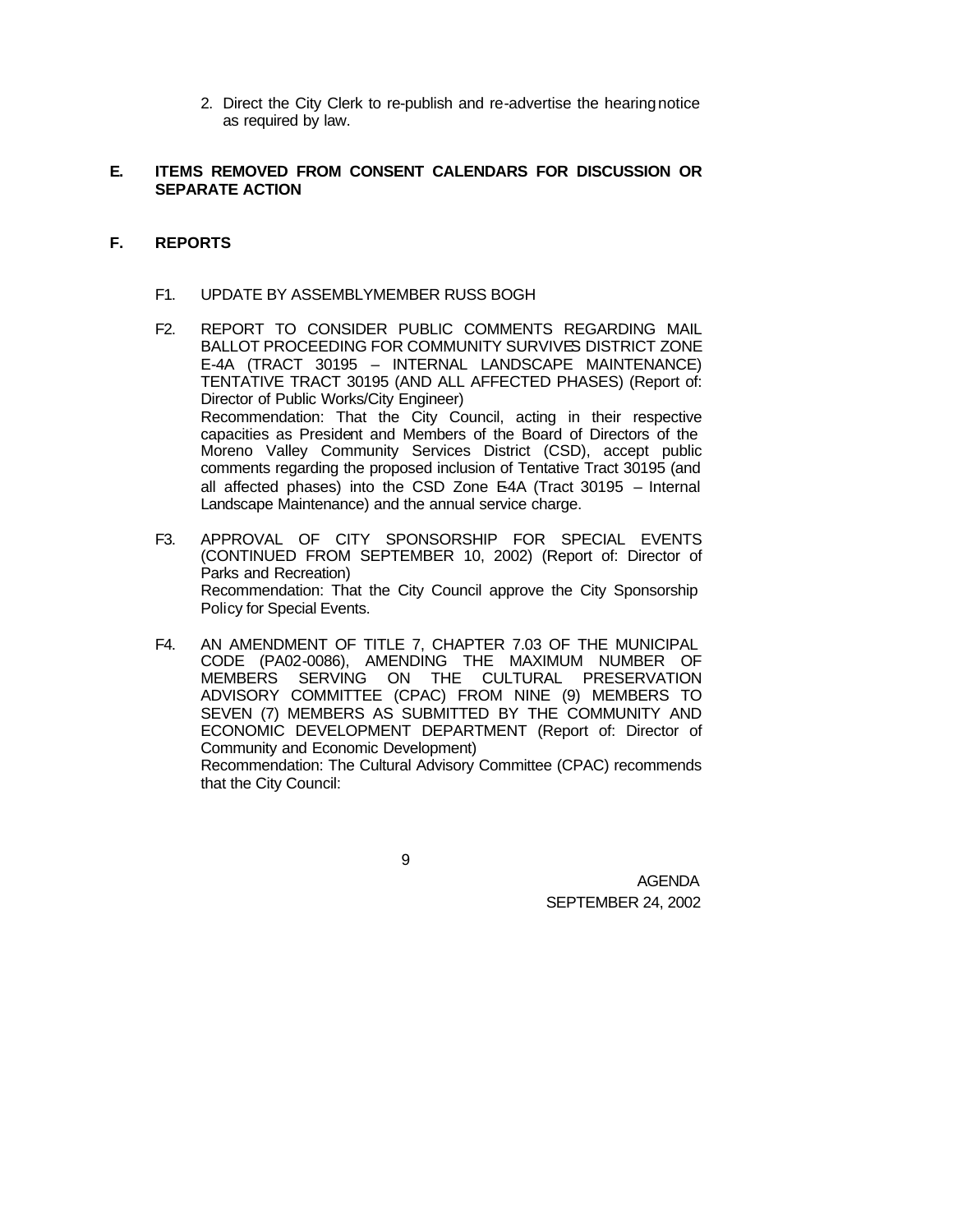- 1. Recognize that the proposed amendment is not considered a project under the California Environmental Quality Act (CEQA), pursuant to Section 15378 (b) (5) of the CEQA Guidelines; and
- 2. Introduce Ordinance No. 610, thereby approving amendments to Title 7, Chapter 7.03 (Section 7.03.020) of the City of Moreno Valley Municipal Code, related to the establishment of an advisory board

### Ordinance No. 610

An Ordinance of the City Council of the City of Moreno Valley, California, Amending Title 7, Chapter 7.03 of the City of Moreno Valley Municipal Code, Changing the Number of Committee Members Serving on the Cultural Preservation Advisory Committee (CPAC) from Nine (9) to Seven (7) Total Members

- F5. SEMI-ANNUAL PRESENTATION ON ECONOMIC DEVELOPMENT (Report of: Director of Community and Economic Development) Recommendation: That the City Council receive the Semi-Annual presentation on Economic Development.
- F6. LEGISLATIVE UPDATE (Report of: Assistant City Manager) Recommendation: Receive and file the Legislative Status Report.
- F7. CITY MANAGER'S REPORT (Information Oral Presentation not for Council action)

# **G. LEGISLATIVE ACTIONS**

ORDINANCES - 1ST READING AND INTRODUCTION

G1. ORDINANCE REPEALING AND REENACTING CHAPTER 11.50 RELATING TO THE GAME OF BINGO (Report of: City Attorney) Recommendation: That the City Council introduce Ordinance No. 611, repealing and reenacting Chapter 11.50 of Title 11 of the City of Moreno Valley Municipal Code, relating to the game of bingo. (Roll call required)

Ordinance No. 611

An Ordinance of the City Council of the City of Moreno Valley, California, Amending Title 11 of the City of Moreno Valley Municipal Code by Repealing and Reenacting Chapter 11.50, Relating to the Game of Bingo

 $1<sub>0</sub>$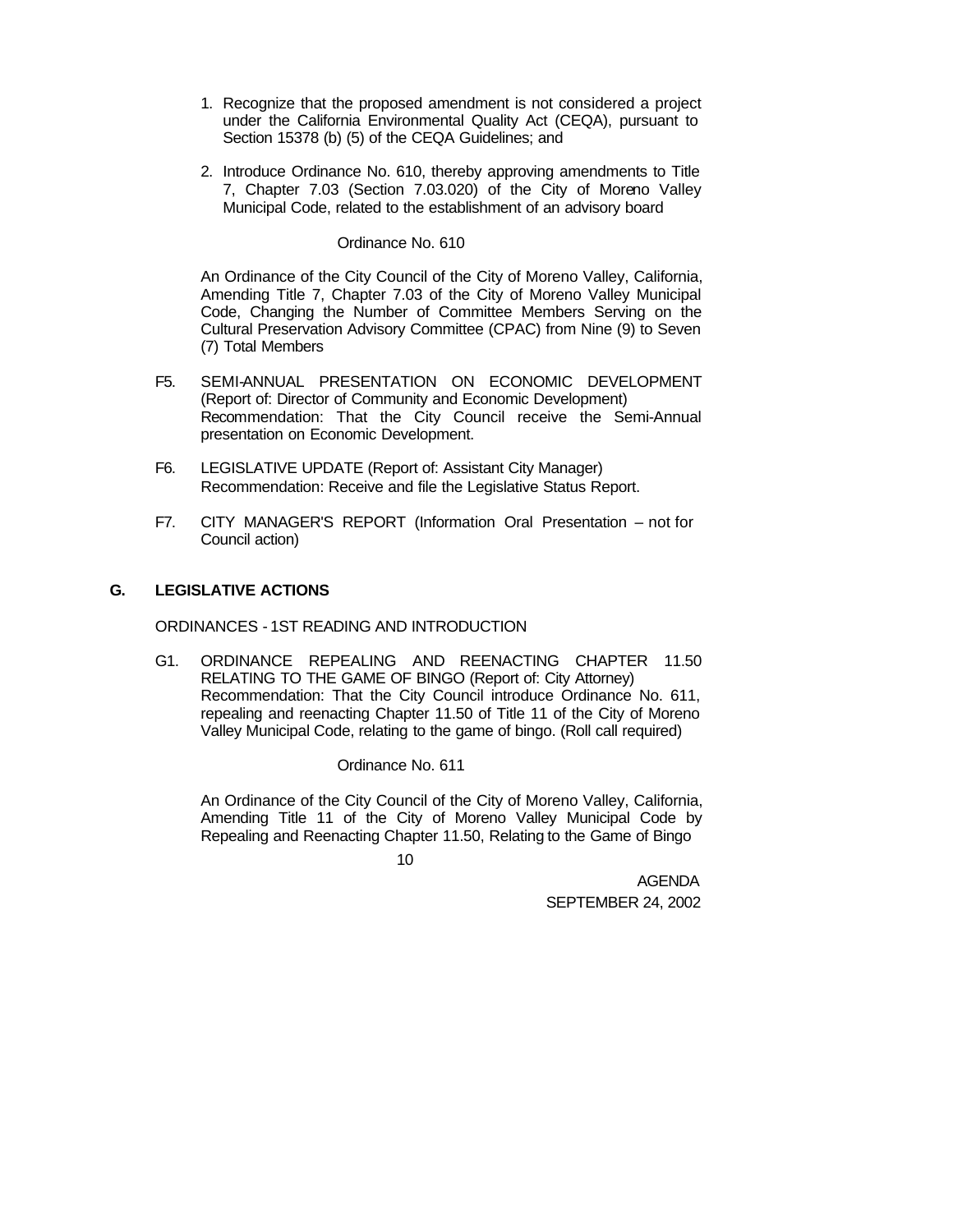### ORDINANCES - 2ND READING AND ADOPTION

G2. ADOPTION OF ORDINANCE NO. 607, AN ORDINANCE OF THE CITY COUNCIL OF THE CITY OF MORENO VALLEY, CALIFORNIA, AMENDING SECTION 12.20.020 OF CHAPTER 12.20 OF THE CITY OF MORENO VALLEY MUNICIPAL CODE RELATING TO A PRIMA FACIE SPEED LIMIT FOR CERTAIN STREETS (RECEIVED FIRST READING AND INTRODUCTION SEPTEMBER 10, 2002 ON A 5-0 VOTE) (Report of: Director of Public Works/City Engineer) Recommendation: Adopt Ordinance No. 607.

#### Ordinance No. 607

An Ordinance of the City Council of the City of Moreno Valley, California, Amending Section 12.20.020 of Chapter 12.20 of the City of Moreno Valley Municipal Code Relating to a Prima Facie Speed Limit for Certain **Streets** 

G3. ADOPTION OF ORDINANCE NO. 608, AN ORDINANCE OF THE CITY COUNCIL OF THE CITY OF MORENO VALLEY, CALIFORNIA, APPROVING A ZONE CHANGE (PA02-0039), FROM OFFICE TO RESIDENTIAL 20 FOR 9.81 ACRES LOCATED ON THE NORTHEAST CORNER OF BOX SPRINGS AND MORTON ROADS (RECEIVED FIRST READING AND INTRODUCTION SEPTEMBER 10, 2002 ON A 5- 0 VOTE) (Report of: Director of Community and Economic Development) Recommendation: Adopt Ordinance No. 608.

### Ordinance No. 608

An Ordinance of the City Council of the City of Moreno Valley, California, Approving a Zone Change (PA02-0039), from Office to Residential 20 for 9.81 Acres Located on the Northeast Corner of Box Springs and Morton Roads

G4. ADOPTION OF ORDINANCE NO. 609, AN ORDINANCE OF THE CITY COUNCIL OF THE CITY OF MORENO VALLEY, CALIFORNIA, AMENDING CHAPTERS 9.08 AND 9.14 OF TITLE 9, OF THE CITY OF MORENO VALLEY MUNICIPAL CODE, REGARDING THE REQUIREMENTS FOR INSTALLATION OF TELECOMMUNICATIONS NETWORK FACILITIES (RECEIVED FIRST READING AND INTRODUCTION SEPTEMBER 10, 2002 ON A 50 VOTE) (Report of: Director of Public Works/City Engineer) Recommendation: Adopt Ordinance No. 609.

11